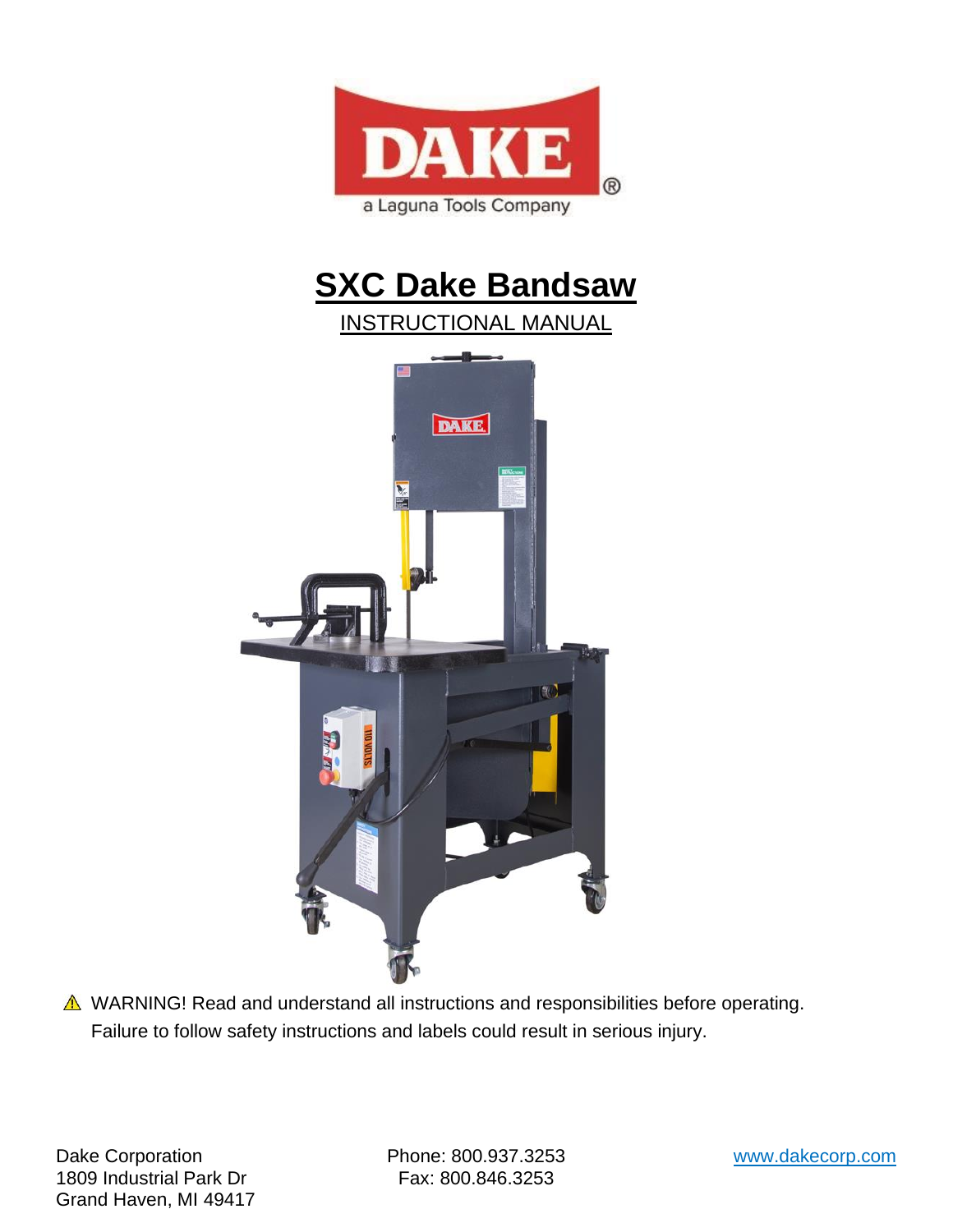

# **TABLE OF CONTENTS**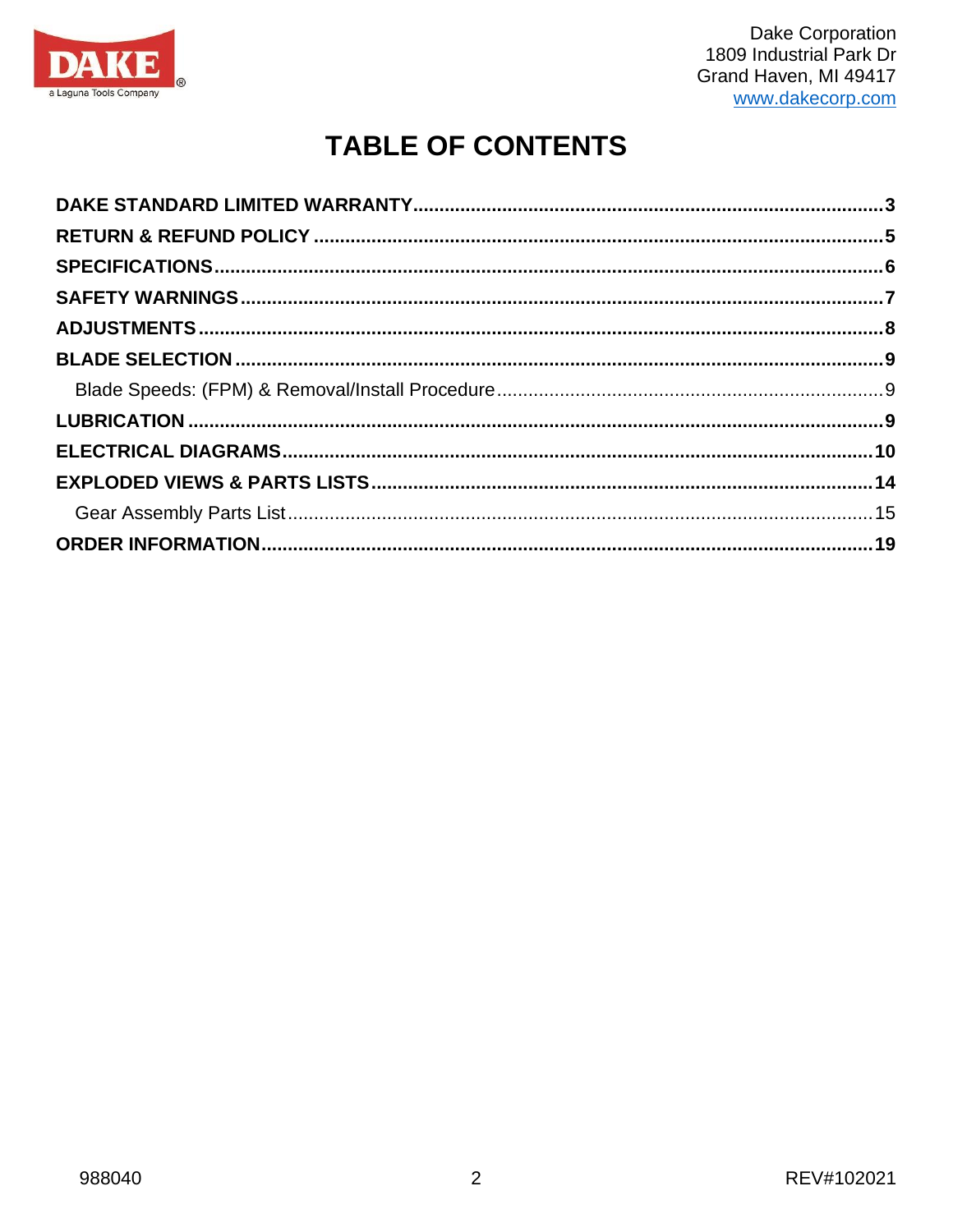

# <span id="page-2-0"></span>**DAKE STANDARD LIMITED WARRANTY**

#### *Finished Machines*

Dake warrants to the original purchaser the finished machine manufactured or distributed by it to be free from defects in material and workmanship under normal use and service within **1 year (12 months) from the delivery** date to the end user.

#### *Parts*

- Dake warrants to the original purchaser the component part manufactured or distributed by it to be free from defects in material and workmanship under normal use and service within **30 days** from the delivery date to the end user.
- The standard limited warranty includes the replacement of the defective component part at no cost to the end user.

#### *Sale of Service (Repairs)*

- Dake warrants to the original purchaser the component part repaired by Dake Corporation at the manufacturing facility to be free from defects in material and workmanship under normal use and service within 90 days from the return date to the end user, as it pertains to the repair work completed.
- The standard limited warranty includes repair of the defective component part, at no cost to the end user.

#### *Warranty Process*

- Subject to the conditions hereinafter set forth, the manufacturer will repair or replace any portion of the product that proves defective in materials or workmanship. The manufacturer retains the sole right and option, after inspection, to determine whether to repair or replace defective equipment, parts, or components. The manufacturer will assume ownership of any defective parts replaced under this warranty.
- All requested warranty claims must be communicated to the distributor or representative responsible for the sale. Once communication has been initiated, Dake Customer Service must be contacted for approval:
	- Phone: (800) 937-3253
	- Email: customerservice@dakecorp.com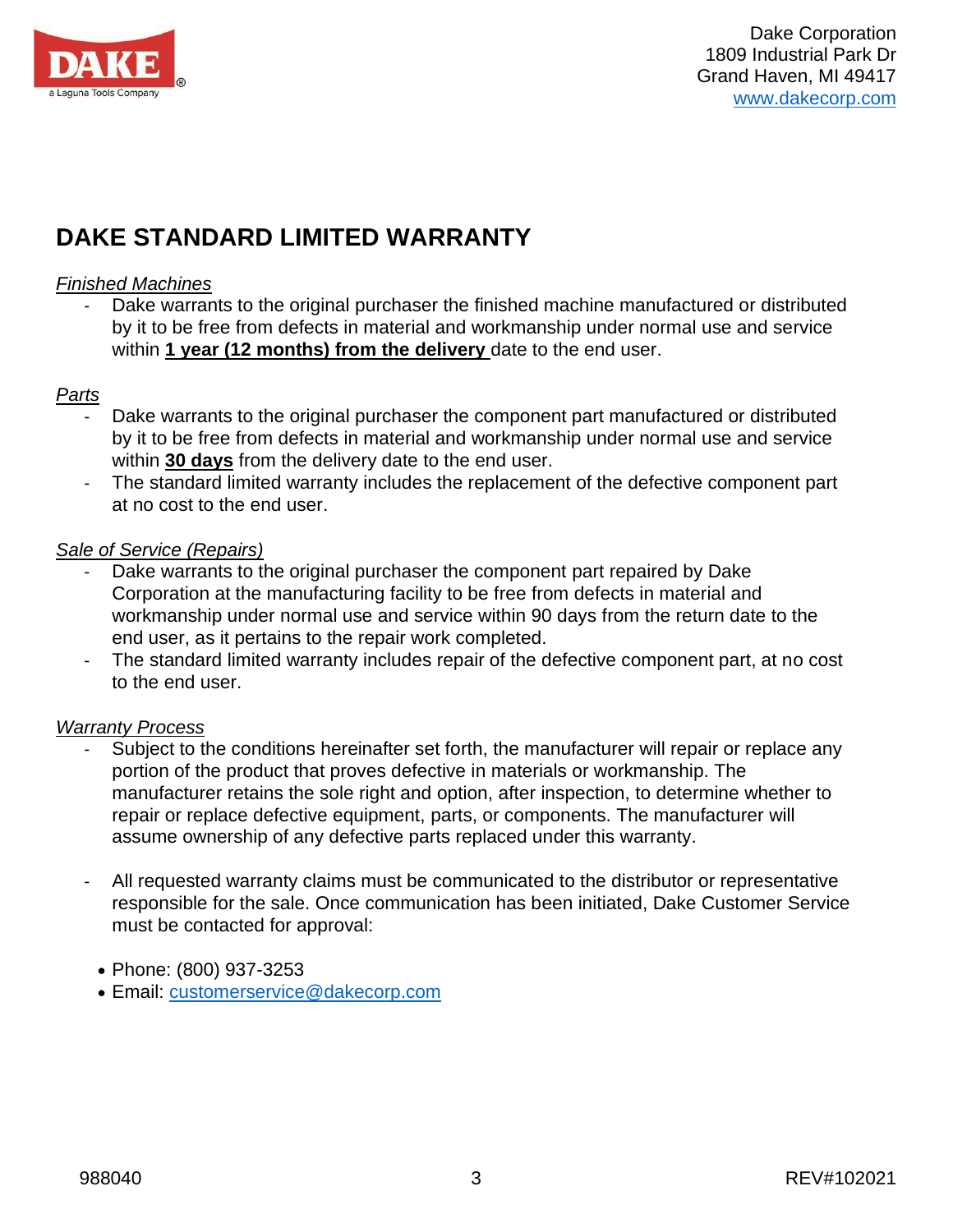

- When contacting Dake, please have the following information readily available:
	- 1. Model #
	- 2. Serial #
	- 3. Sales Order #
- Purchasers who notify Dake within the warranty period will be issued a Case number and/or a Return Material Authorization (RMA) number. If the item is to be returned per Dake's request, the RMA number must be **clearly** written on the exterior packaging. Any item shipped to Dake without an RMA will not be processed.

### *Warranty Exceptions*

The following conditions are not applicable to the standard limited warranty:

- (a) Part installation or machine service was not completed by a certified professional, and is not in accordance with applicable local codes, ordinances, and good trade practices.
- (b) Defects or malfunctions resulting from improper installation or failure to operate or maintain the unit in accordance with the printed instructions provided.
- (c) Defects or malfunctions resulting from abuse, accident, neglect, or damage outside of prepaid freight terms.
- (d) Normal maintenance service or preventative maintenance, and the parts used in connection with such service.
- (e) Units and parts which have been altered or repaired, other than by the manufacturer or as specifically authorized by the manufacturer.
- (f) Alterations made to the machine that were not previously approved by the manufacturer, or that are used for purposes other than the original design of the machine.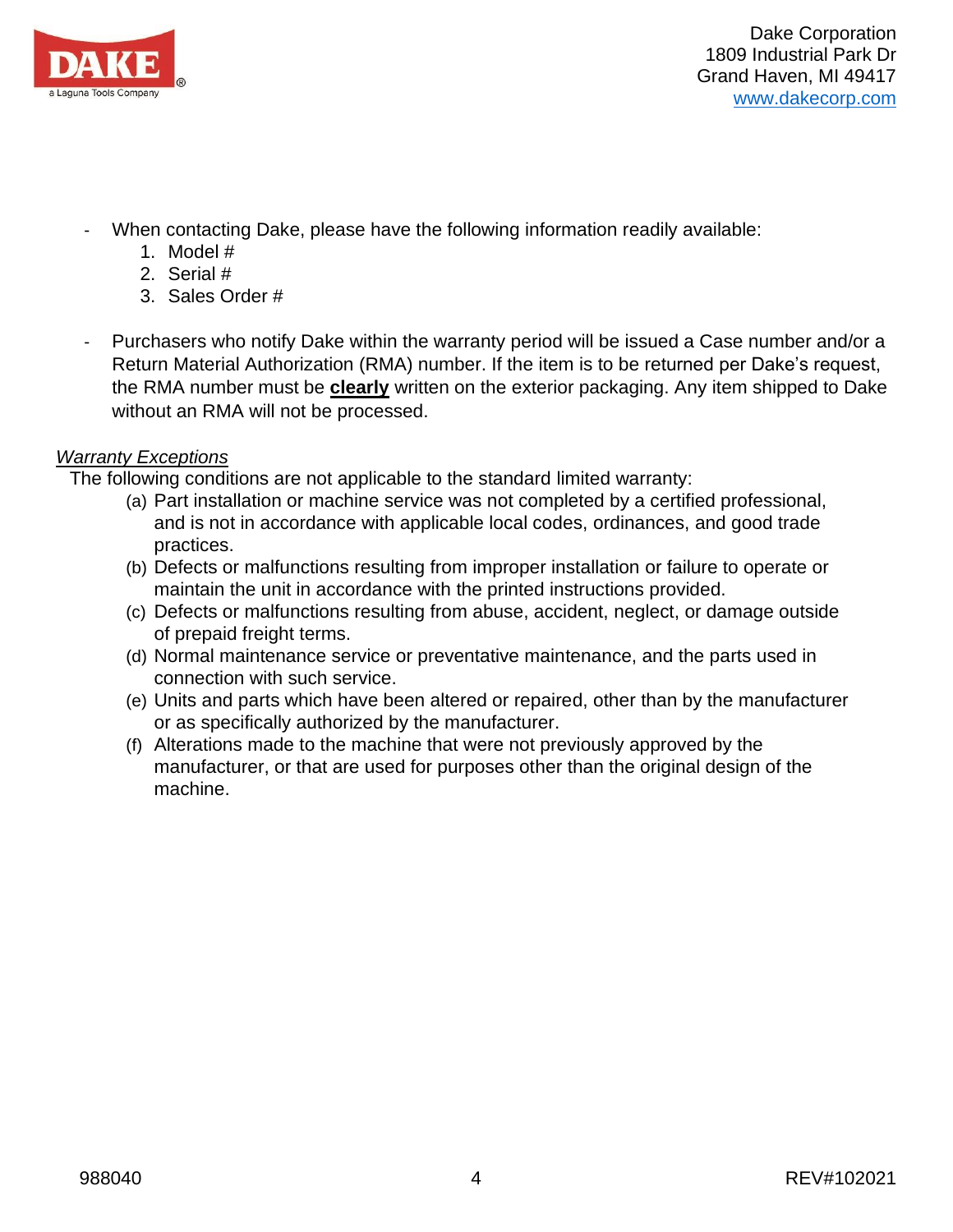

# <span id="page-4-0"></span>**RETURN & REFUND POLICY**

- Thank you for purchasing from Dake! If you are not entirely satisfied with your purchase, we are here to help.

#### *Returns*

- All Dake manufactured / distributed machines, parts and couplings include a 30-day return option. These policies are valid from the date of final shipment to the end user. To be eligible for a return, the item must be unused and in the same condition as received.
- All requested warranty claims must be communicated to the distributor or representative responsible for the sale. Once communication has been initiated, Dake Customer Service must be contacted for approval:
	- Phone: (800) 937-3253
	- Email: customerservice@dakecorp.com
- Once the return request has been approved by Customer Service, a representative will supply a Return Material Authorization (RMA) number.
- The returned item must have the provided RMA number clearly marked on the outside packaging. Any item received without an RMA number clearly visible on the packaging will not be processed.
- An RMA number can only be provided by the Dake Customer Service team and must be obtained prior to the return shipment.

### *Refunds*

- Once the item has been received and inspected for damages, a representative will notify the requestor referencing the provided RMA number. If the return is approved, a refund will be issued to the original method of payment, less a 20% restocking fee.
- The restocking fee may be waived if an order is placed at the time of return with likevalue merchandise. Transportation costs are the responsibility of the end user and will not be credited upon return approval.
- Any item that is returned after the initial 30 days or has excessive/obvious use will not be considered for a full refund.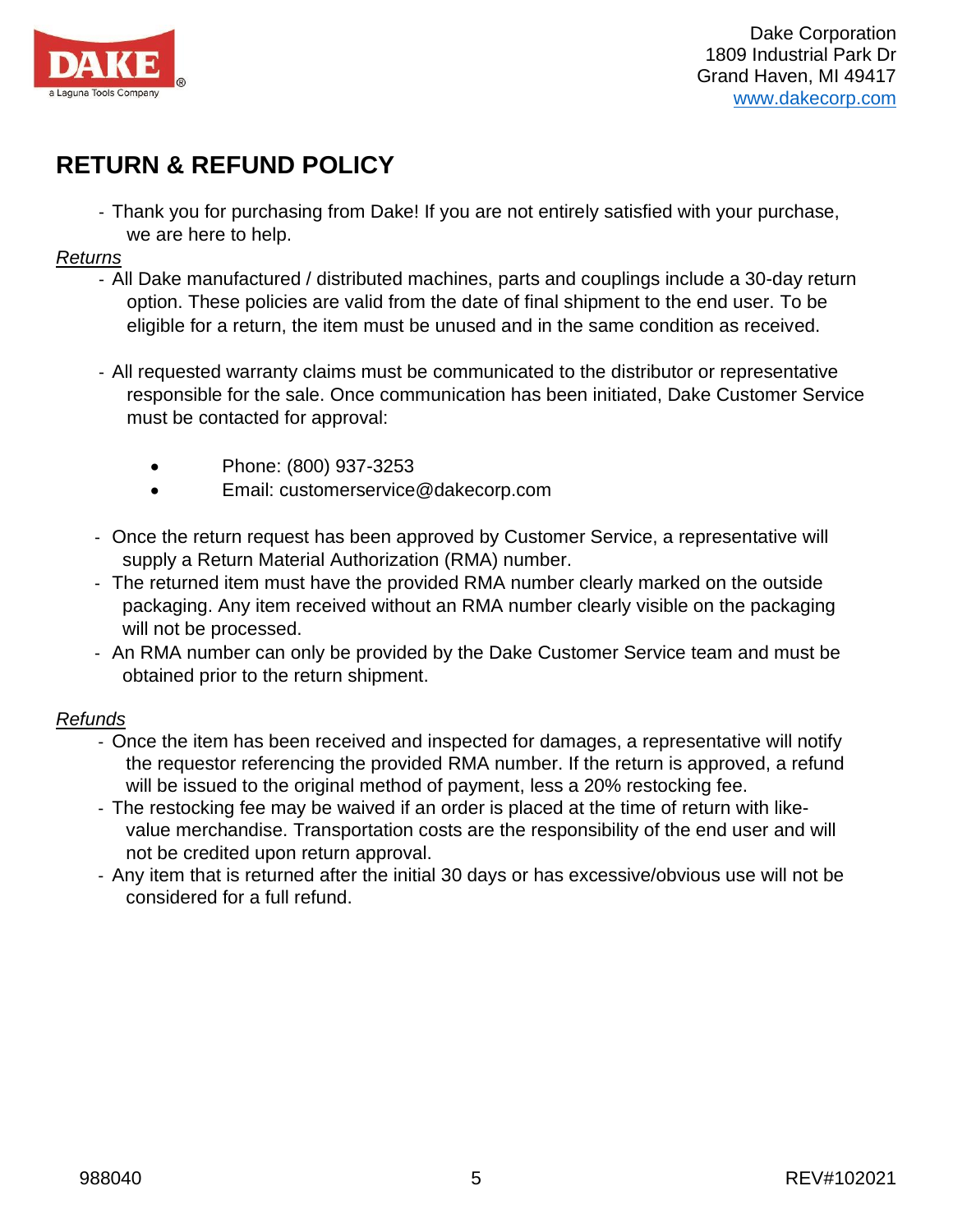

### <span id="page-5-0"></span>**SPECIFICATIONS**

| <b>Machine Type</b>                      | Gravity feed, rolling<br>frame vertical bandsaw               | <b>Band Wheels</b>    | 14" Diameter                                                                                  |
|------------------------------------------|---------------------------------------------------------------|-----------------------|-----------------------------------------------------------------------------------------------|
| <b>Cut Capacity</b>                      | 9 inches $x$ 14- $\frac{1}{2}$ inches                         | <b>Horsepower</b>     | 1 H.P.                                                                                        |
| Blade (frame)<br><b>Travel</b>           | 9 inches                                                      | Weight                | 810 pounds                                                                                    |
| <b>Frame Travel</b>                      | Gravity counterbalance<br>weight with hydraulic<br>regulation | <b>Overall Height</b> | 66"                                                                                           |
| <b>Maximum work</b><br>height            | $14-1/2$ inches                                               | <b>Base Width</b>     | 29"                                                                                           |
| <b>Blade</b><br><b>Width/Length</b>      | $1/4 - 3/4$ inches / 120<br>inches                            | <b>Depth</b>          | 40"                                                                                           |
| <b>Blade Speeds</b><br>(Feet per Minute) | 70 / 140 / 270 / 540<br><b>FPM</b>                            |                       | 120-volt single phase<br>230-volt single phase                                                |
| <b>Worktable</b><br><b>Dimensions</b>    | 29" x 18"                                                     | <b>Voltage</b>        | 230-volt three phase<br>460-volt three phase<br>Machine should be wired to main               |
| <b>Mitering</b>                          | $45^{\circ}$                                                  |                       | service by a qualified Electrician                                                            |
| <b>Worktable Height</b><br>from Floor    | $36 - 1/2"$                                                   | <b>AMP</b>            | • 20-amp service for 120-volt &<br>230-volt machines • 16-amp<br>service for 460-volt machine |

### **Machine Features:**

- Roller blade guides, miter gauge with C-Clamp assembly, headlock, cutting chart, and one standard blade furnished with the machine.
- Large precision ground table for large work surface.
- Heavy-duty gearbox with 4 speed step pulleys for fast speed changes.
- 14" lipped band wheels with rubber tires for smooth operation and long life.
- Blade changes are made quickly with easy access to the band wheels.
- Welded steel base and head frame that is rigid, heavy and durable that helps reduce any wobble and vibration.
- Adjustable counterweight and infinitely variable hydraulic feed pressure regulation, for hands free cutting of most materials.
- Front mounted hydraulic feed control for operator convenience and operation.
- Electrical package that includes low voltage controls, low voltage coil and E-stop button.
- Heavy cast miter gauge and C-Clamp for holding material during the cutting operation, whether it is straight or miter cutting.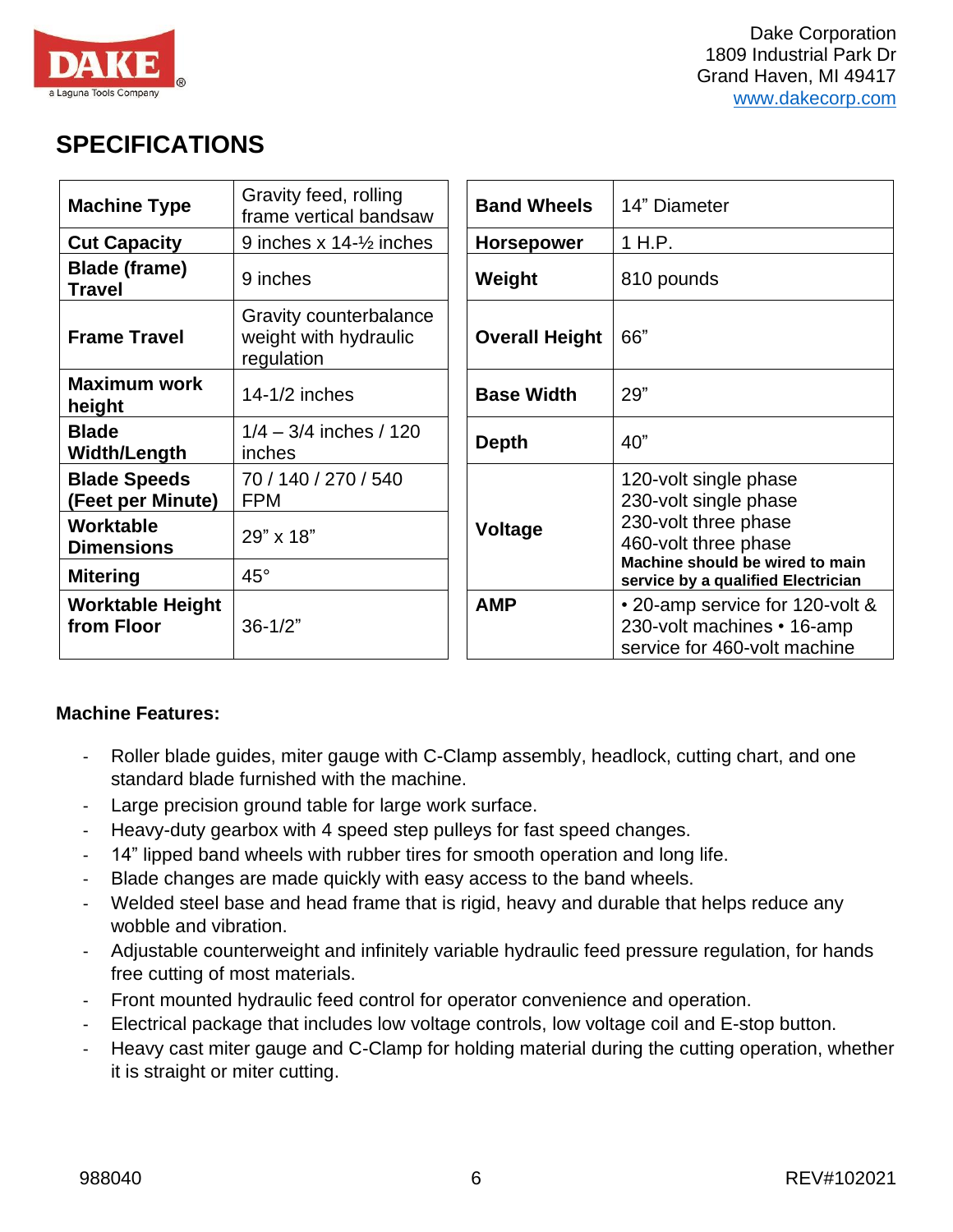

In the space provided record the serial number and model number of the machine. This information is only found on the black Dake tag. If contacting Dake this information must be provided to assist in identifying the specific machine.

| <b>Model No:</b>  |  |
|-------------------|--|
| <b>Part No:</b>   |  |
| <b>Serial No:</b> |  |
| Date of Purchase: |  |

### <span id="page-6-0"></span>**SAFETY WARNINGS**

### **BEFORE USE, ALL SAFTEY INSTRUCTIONS MUST BE READ**

- Before the PRESS is used, the instruction manual with this machine must be read and understood. This manual offers safe operation instructions. Offered below are safety instructions designed for the press and general safety instructions that apply to most machinery.
- As will all machinery there are certain hazards involved with operation and use of the machine. Using the machine with respect and caution will considerably lessen the possibility or personal injury. However, if normal safety precautions are overlooked or ignored, personal injury to the operator may result.
- This machine was designed for certain applications only. We strongly recommend that this machine NOT be modified and/or used for any application other than for which it was designed. If you have any questions relative to its application DO NOT use the machine until you contact with us and we have advised you to do so.

#### **Practice Sade Operation:**

- Keep hands out of point of operation.
- Never wear cloth gloves.
- Always wear the eye protection.
- Look over machine for general maintenance before operation task.
- Keep all body parts as far away from the moving blade as possible.
- Always use the correct specified blade type and correct length.
- Never force the work into the blade to speed up the process. Allow the blade to do the cutting.
- Always have firm footing when operating the saw and have an open surrounding.
- Do not modify or change the structure of the saw. It is designed the way it is for a reason.

#### **Safety Labels:**





FETY<br>STRUCTIONS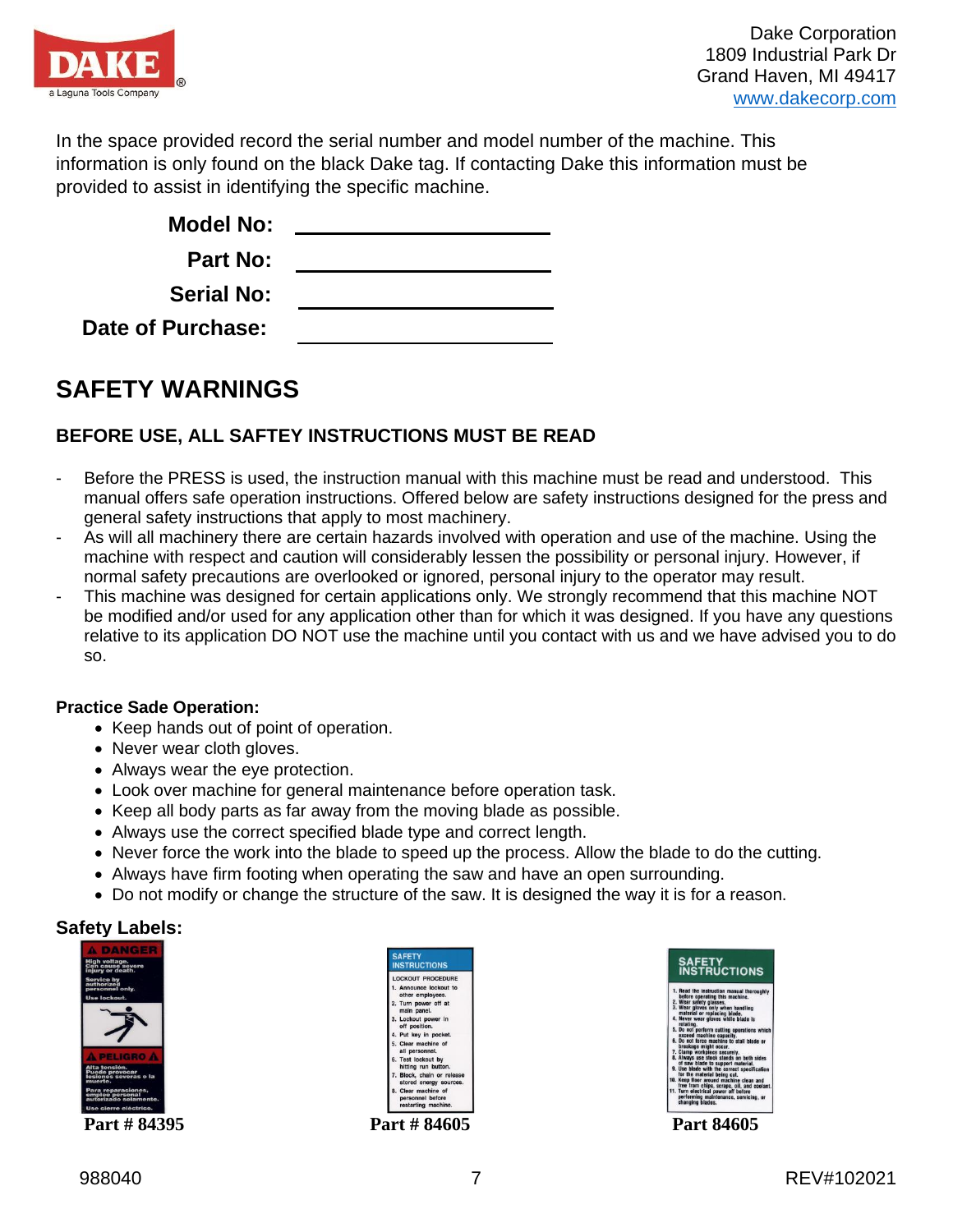

## <span id="page-7-0"></span>**ADJUSTMENTS**



- **A**: BLADE TENSION HANDLE Used to remove and install saw blade. Also used to set the correct blade tension – Be sure blade is tight.
- **B&C** UPPER BLADE WHEEL CONT ADJUSTMENT If your saw should get out of adjustment and the blade runs off the wheel or runs back against the lip, loosen the two bottom bolts on the wheel slide (B) Turn the set screw (C) in or out to make the blade run approximately 1/32" away from the lip on the back of the wheel. Tighten the two wheel slide bolts. **IMPORTANT: If the blade is allowed to run against the lip on the wheel it will wear the lip off.**
- **D** GUIDE BAR LOCK Used to lock the roll guides in position.
- **E** ROLL GUIDES Should be adjusted so they clear your work by approximately ½". This will insure maximum blade rigidity.
- **F** STOP CLAMP Has two uses: 1) The stop clamp can be set for depth of cut. 2) The stop clamp, if placed behind the neck, will lock the frame in a forward position for contour work.
- **G** ANGLE PLATE Used to hold stock in place for cutting. Graduations are provided to set angle cuts.
- **H** C-CLAMP Used mainly for round stock. Flat stock needs no clamping.
- **J** COUNTERWEIGHT Used to maintain the blade pressure you desire.
- **K** HYDRAULIC CYLINDER This should be adjusted to allow the frame to travel rapidly but not free fall. **This is a safety device and should be kept properly adjusted.**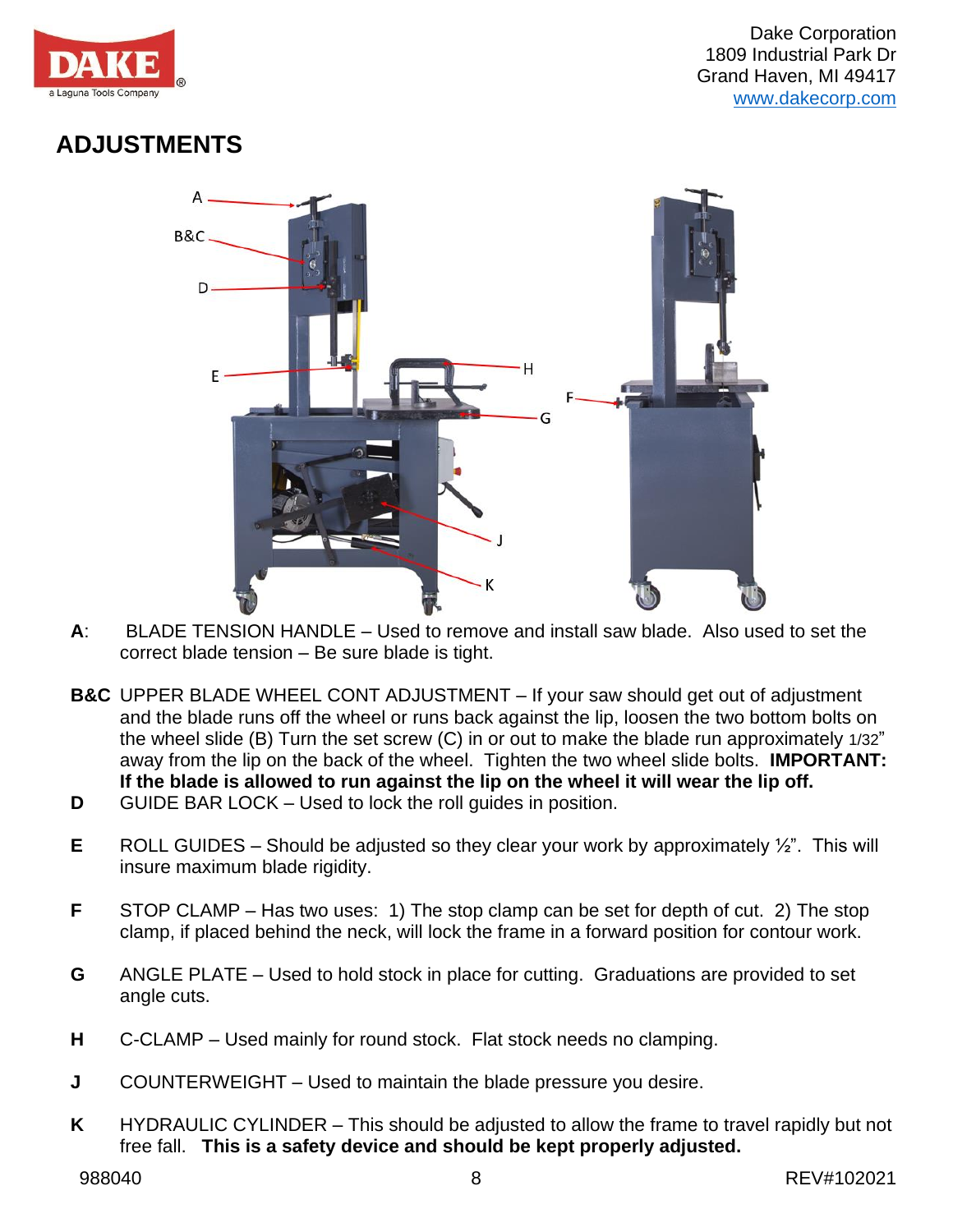

## <span id="page-8-0"></span>**BLADE SELECTION**

- For operator convenience, a blade selector chart is located inside the saw cover. It provides recommended blade speeds, required teeth per inch, and minimum cutting radius for various blade widths. The following chart can be used to select the blade needed:

| <b>Thickness of Material</b> | <b>Teeth per Inch</b> |
|------------------------------|-----------------------|
| Up to $1/8$ "                | 18T                   |
| 1/8" to 1/4"                 | 14T                   |
| 1/4" to 1/2"                 | 10T                   |
| $1/2"$ to 1"                 | 8T                    |
| $1"$ to $3"$                 | 6T-4T                 |
| $3"$ to $6"$                 | $4T-6T$               |
| 6" and longer                | κн                    |

### <span id="page-8-1"></span>*Blade Speeds: (FPM) & Removal/Install Procedure*

- To change blade speeds, bring the frame all the way forward. Lift the motor and move the V-belt to one of the three speeds offered: 70, 140, 270, or 540. Refer to the blade selector chart inside the cover on your SXC for the appropriate speed.
- To remove the blade, release the blade tension handle then remove the blade.
- To install blade, place the blade over the bottom wheel, then on the top wheel. Teeth must point down toward the table. Tighten the blade tension handle enough to hold the blade firmly in place, and the push the blade into the roller guides. Turn the machine on to allow the blade to position itself, and then finish tightening the blade.

**Please Note:** The most common causes of the SXC not cutting straight are:

- 1) Blade tension is too low.
- 2) Blade is dull or worn on one side.
- 3) Blade was installed upside down. The teeth must point down toward the table.

### <span id="page-8-2"></span>**LUBRICATION**

- **Gear Box:** Your SXC gearbox is filled at the factory. Check the fluid level on arrival, and then check every six months thereafter. Use 90-weight gear lube to maintain fluid level at the fill/check pipe plug.
- **Cylinder:** Keep the cylinder reservoir 1/2 to 3/4 full. Use light hydraulic oil to refill.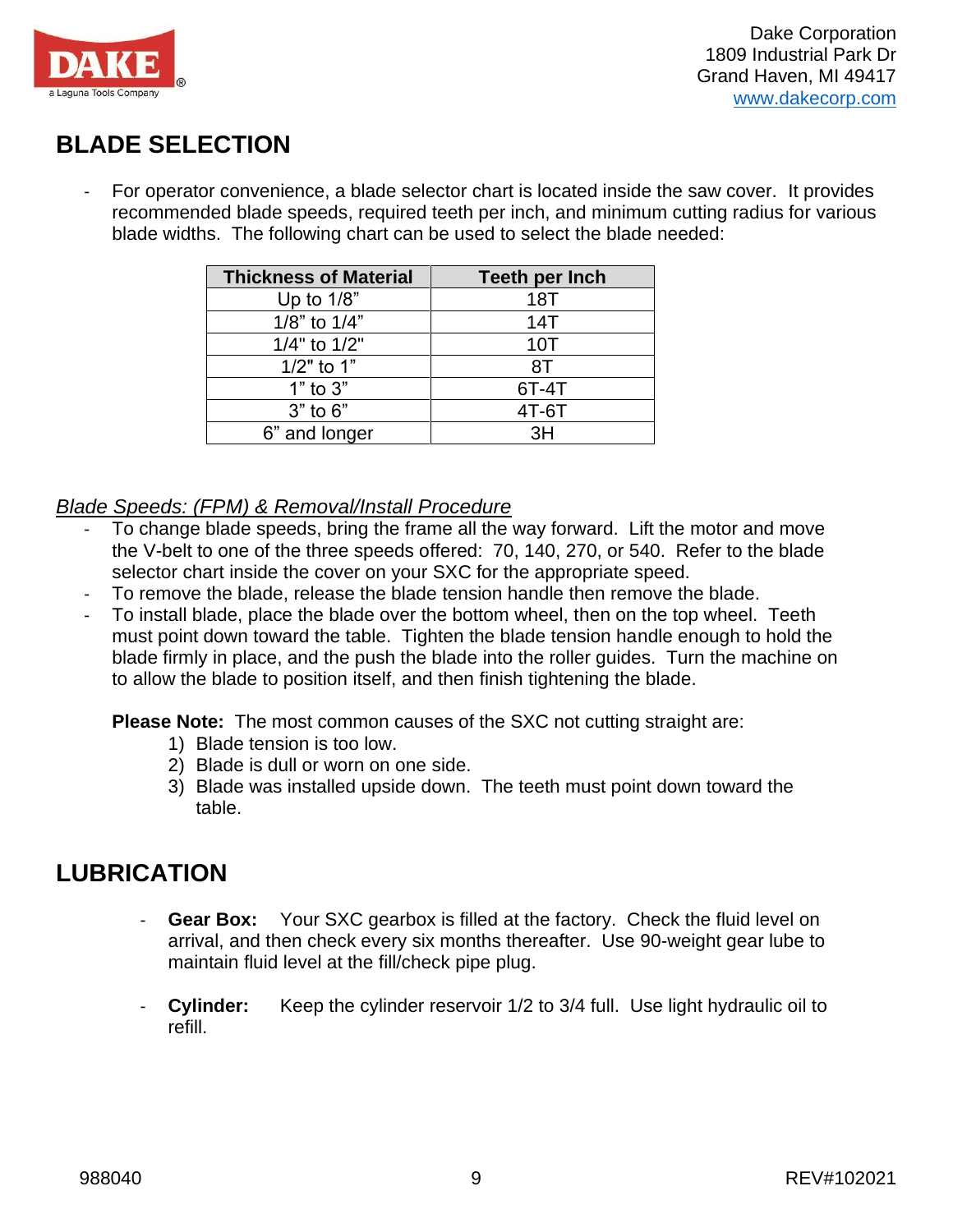

## <span id="page-9-0"></span>**ELECTRICAL DIAGRAMS**

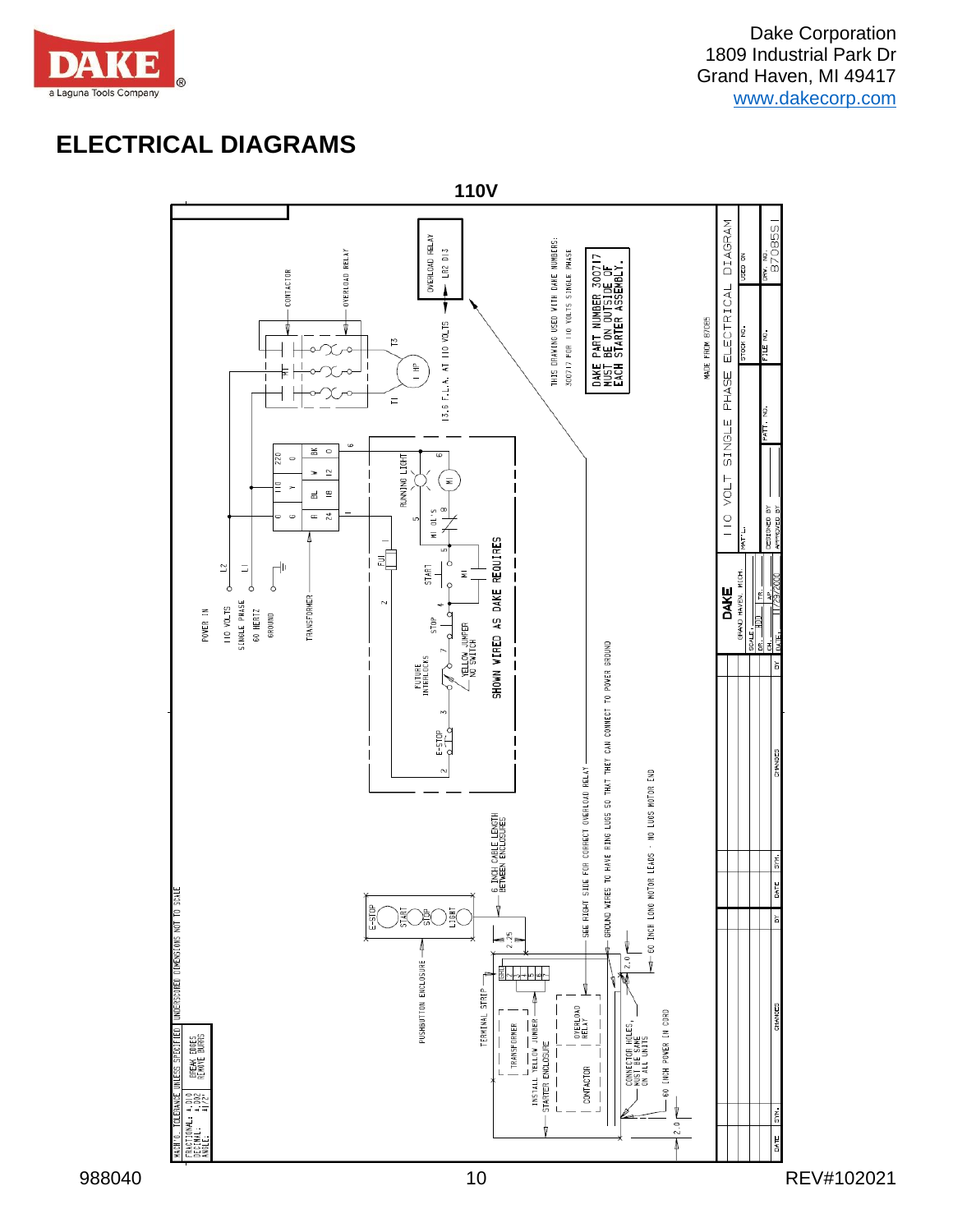

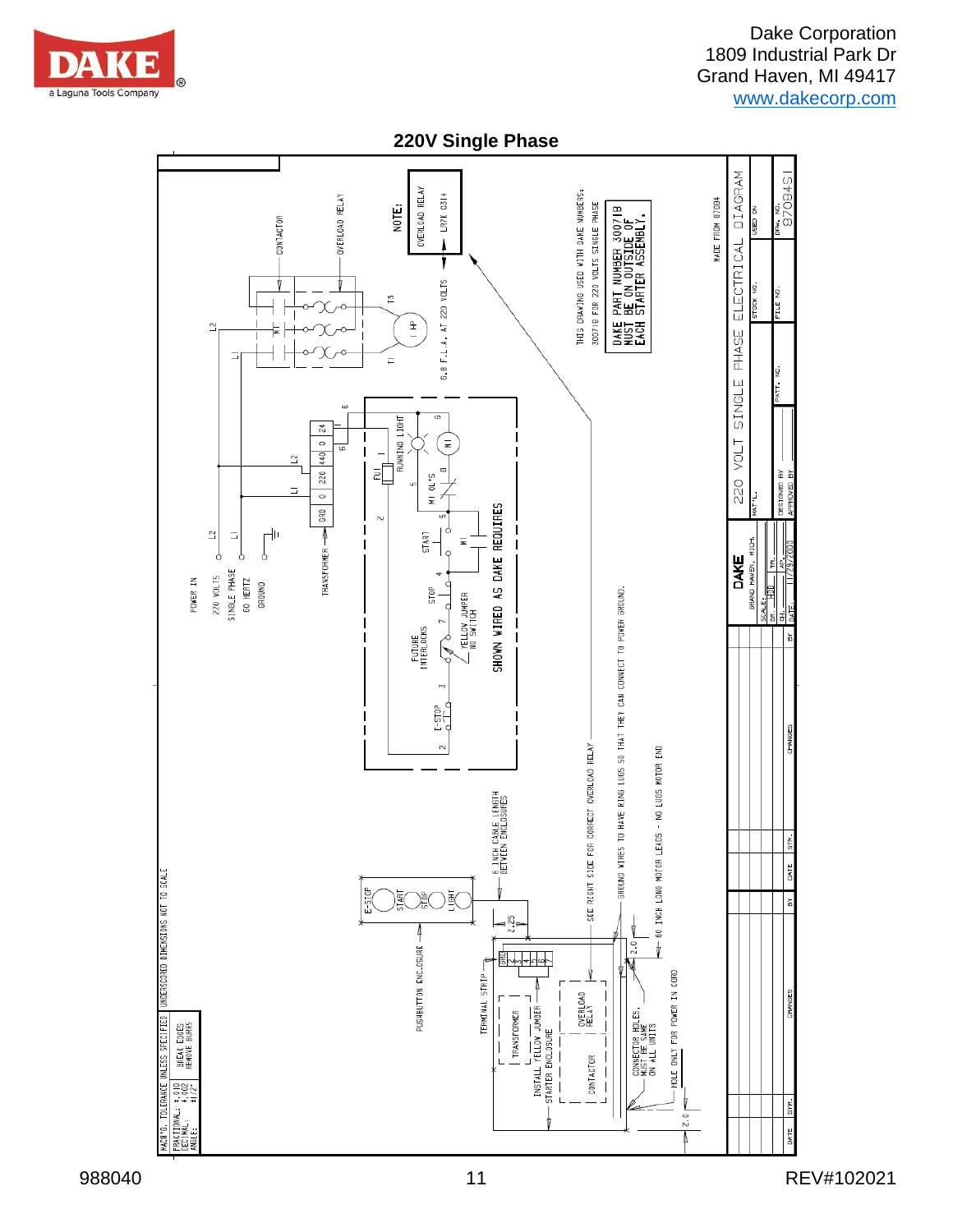

**230V 3-Phase**

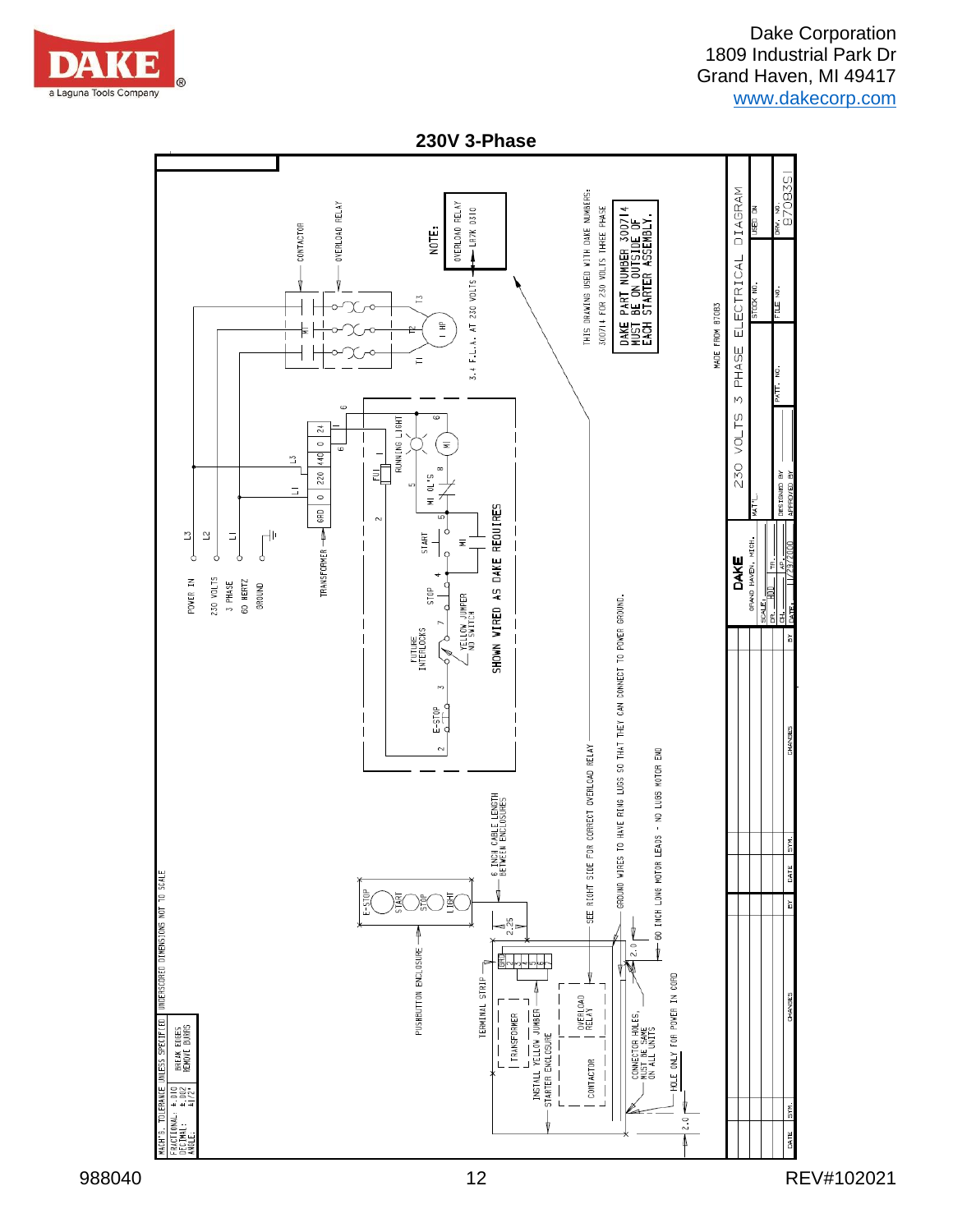

**460V 3-Phase**

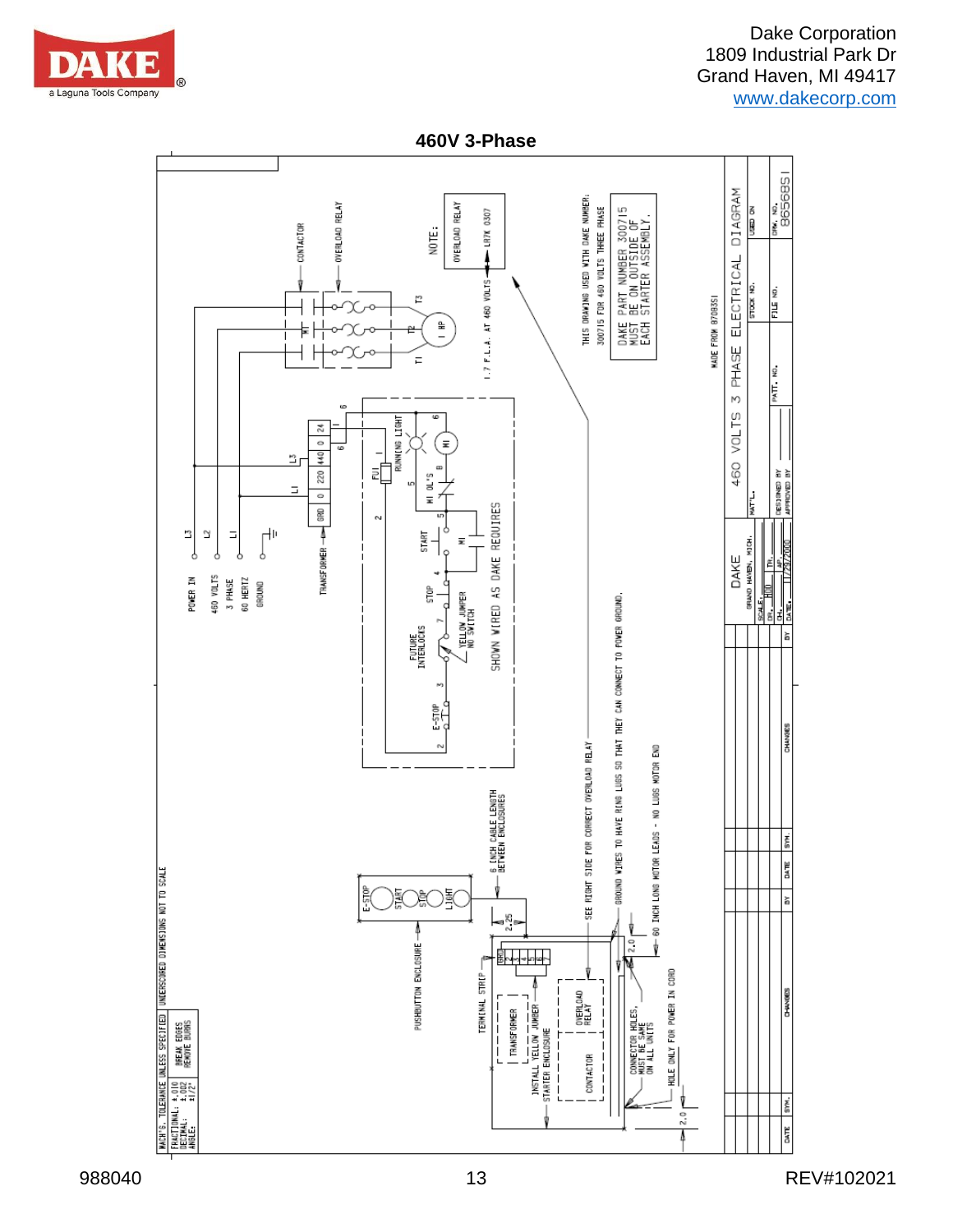

# <span id="page-13-0"></span>**EXPLODED VIEWS & PARTS LISTS**



| <b>Item</b>    | <b>Part Number</b> | <b>Description</b>                                | Qty |
|----------------|--------------------|---------------------------------------------------|-----|
| A              | 716716             | <b>Tension Handle Assembly</b>                    |     |
| B              | 86747              | Door Latch                                        |     |
| C              | 716714             | <b>C-Clamp Assembly</b>                           |     |
| D              | 716703             | Angle Plate with Pin                              |     |
| E1             | 716764             | New Style Complete Electrical Kit - 1 ph 110 volt |     |
| E2             | 716765             | New Style Complete Electrical Kit - 1 ph 220 volt |     |
| E <sub>3</sub> | 716766             | New Style Complete Electrical Kit - 3 ph 230 volt |     |
| E <sub>4</sub> | 716767             | New Style Complete Electrical Kit - 3 ph 460 volt |     |
| F              | 86782              | <b>Return Handle</b>                              |     |
| G              | 300450             | Knob, Return Handle                               |     |
| Н              | 716725             | Caster Set - Optional                             |     |
|                | 87093              | <b>Blade Guard</b>                                |     |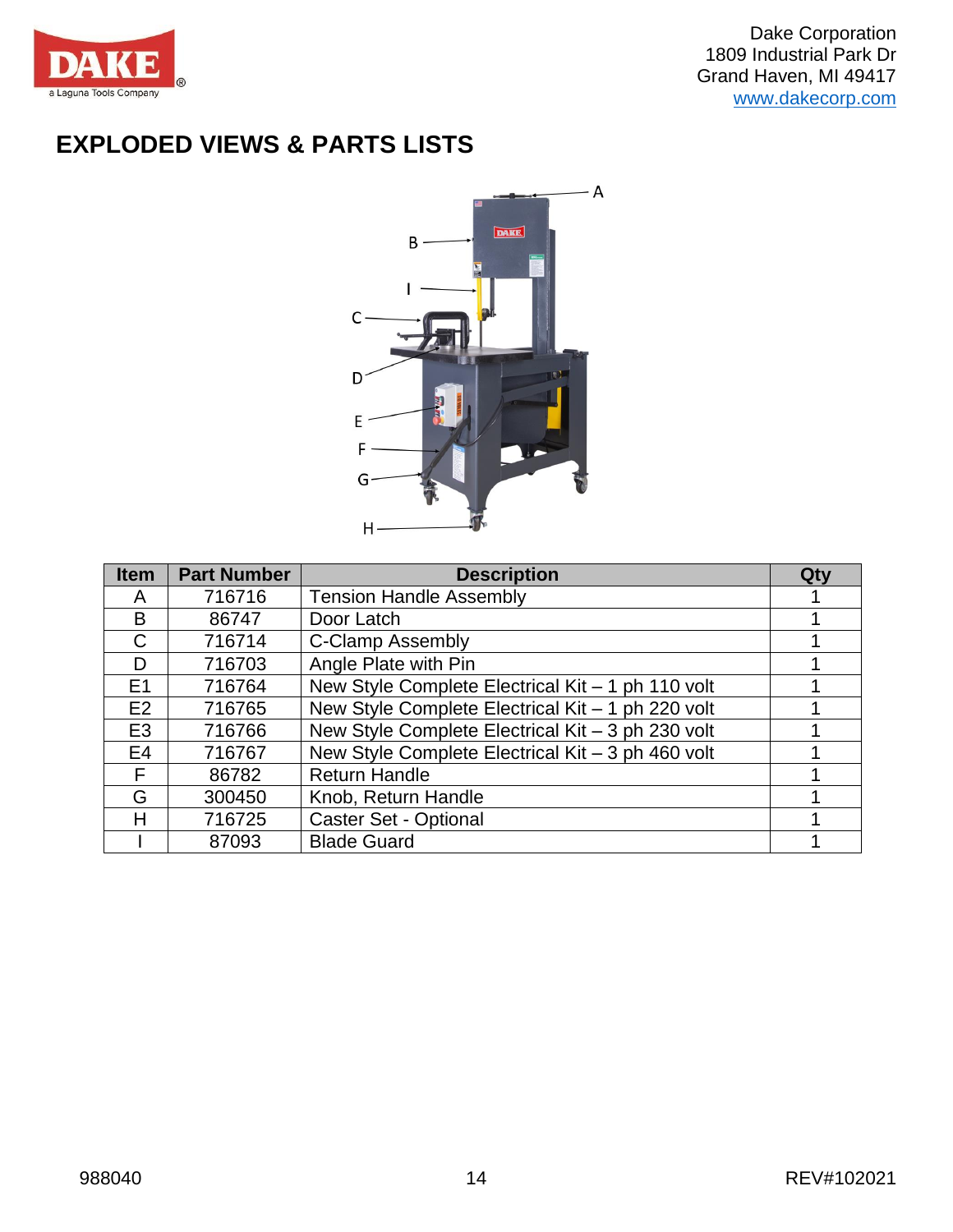

### <span id="page-14-0"></span>*Gear Assembly Parts List*



| <b>Item</b>  | <b>Part Number</b> | <b>Description</b>                  | Quantity       |
|--------------|--------------------|-------------------------------------|----------------|
|              | 716712             | <b>Gearbox Assembly</b>             |                |
|              | 300472             | Bearing, Seal                       | 2              |
|              | 300490             | Gasket, Gearbox                     |                |
|              | 300491             | Gasket, Gearbox                     | 4              |
|              | 300589             | Dowel Pin $3/16 \times \frac{1}{2}$ | $\overline{2}$ |
|              | 43412              | Screw, Soc Cap                      | 16             |
|              | 43414              | Screw, Soc Cap                      | 6              |
|              | 43590              | Screw, Soc Set                      | $\overline{3}$ |
|              | 86820              | Bearing Cover, Small/hole           | $\overline{2}$ |
|              | 86821              | <b>Bearing Cover, Small</b>         | $\overline{2}$ |
|              | 86822              | <b>Gearbox Casting</b>              |                |
|              | 86823              | Cover, Gearbox                      |                |
|              | 300666             | Gear, Worm 40T Bronze               |                |
|              | 86784              | 80 Tooth Gear                       |                |
| Κ            | 300456             | Worm, 4-Lead                        |                |
|              | 300646             | 24 Tooth Gear                       |                |
| M            | 300454             | Bearing, Gearbox                    | $\overline{2}$ |
| N            | 300448             | Bearing, Gearbox                    | $\overline{2}$ |
| O            | 86785              | Shaft, Main Drive                   |                |
| P            | 86781              | Axle, Gearbox-Short                 |                |
| Q            | 86783              | Spacer, Gearbox 1-1/4               |                |
| $\mathsf{R}$ | 86786              | Spacer, Gearbox                     |                |
| S            | 300449             | Key, Woodruff #13                   | 2              |
| T            | 300451             | Key, Woodruff #5                    |                |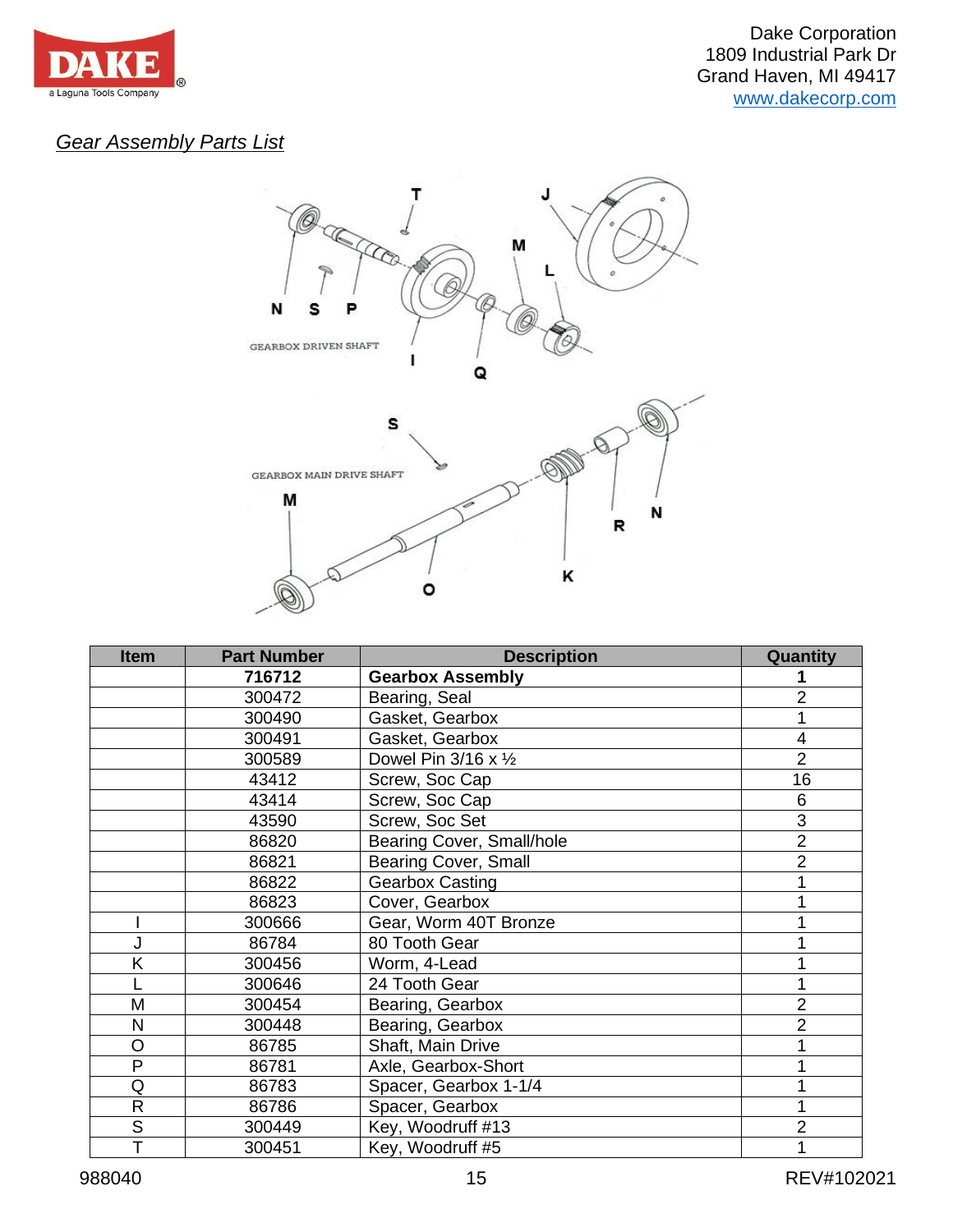



| <b>Item</b>     | <b>Part Number</b> | <b>Description</b>                        | Quantity       |
|-----------------|--------------------|-------------------------------------------|----------------|
| U               | 43450              | <b>Cap Screw</b>                          | 2              |
| V               | 86827              | <b>Wheel Slide Tension Mounting block</b> |                |
| W               | 10117-00           | <b>Tension Screw</b>                      |                |
| X               | 43447              | Cap Screw                                 | 6              |
| Y1              | 86824              | Wheel Slide - External piece              |                |
| Y <sub>2</sub>  | 86825              | Wheel Slide Adjustment - Internal piece   |                |
| Z.              | 86826              | <b>Rail Wheel Slide</b>                   | 2              |
| AA1             | 43922              | <b>Nut</b>                                |                |
| AA <sub>2</sub> | 43638              | Washer                                    |                |
| BB1             | 43452              | Soc Cap Screw 3/8-16 x 1-3/4              | 4              |
| BB <sub>2</sub> | 43632              | Washer 5/16" flat                         | 4              |
| <b>CC</b>       | 43591              | Set Screw 3/8-16 x 1                      |                |
| DD.             | 86810              | Guide Bar Holder                          |                |
| EE.             | 300832             | Knob Assembly 1-1/2"                      |                |
| FF.             | 70287              | Roll pin                                  | $\overline{2}$ |
| GG              | 43451              | <b>Cap Screw</b>                          | 2              |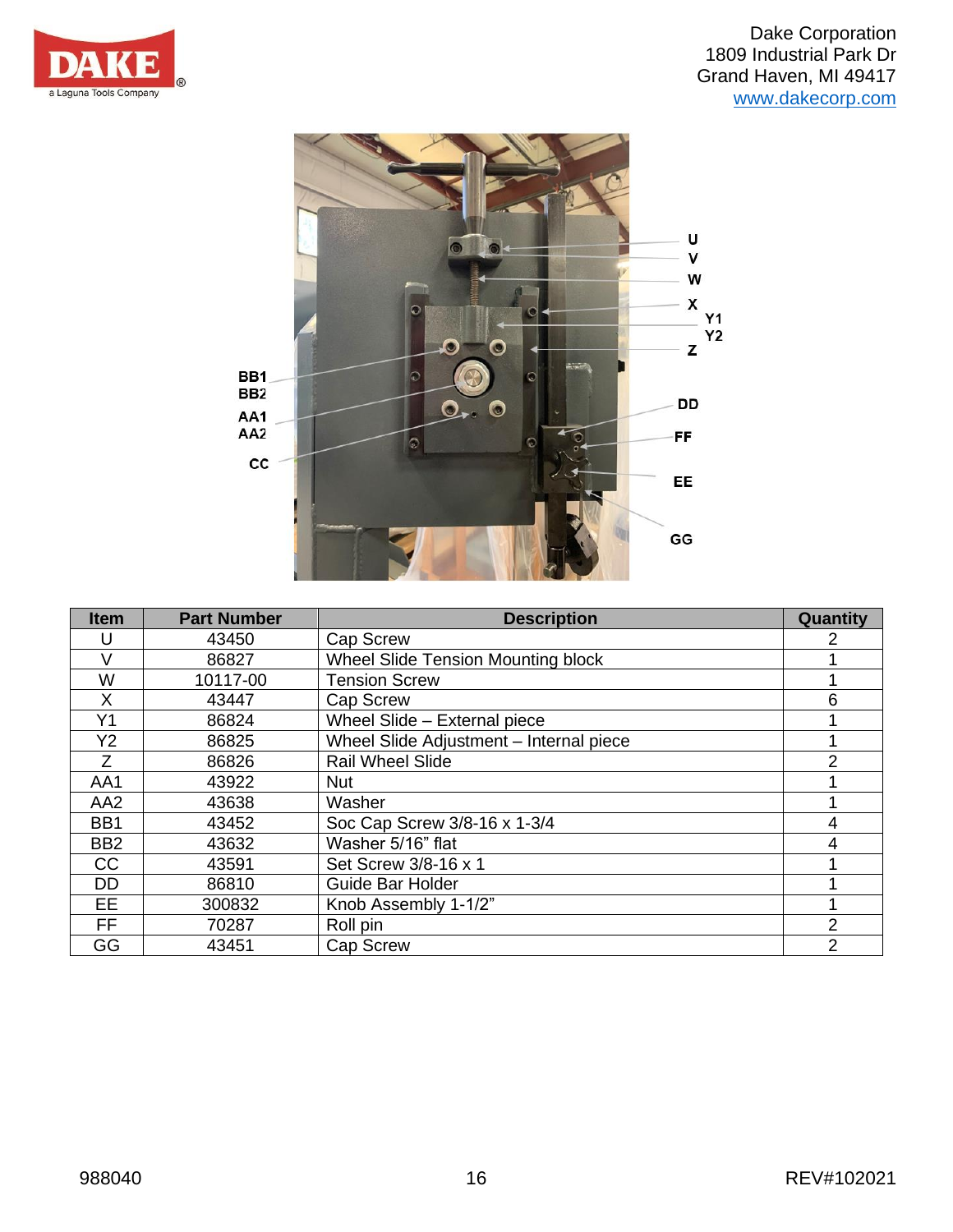



| <b>Item</b> | <b>Part Number</b> | <b>Description</b>                                                                                     | Quantity |
|-------------|--------------------|--------------------------------------------------------------------------------------------------------|----------|
| N/A         | 86806B             | Contour Insert, Brass, Large (1/2")                                                                    |          |
| N/A         | 86807B             | Contour Insert, Brass, Small (1/4")                                                                    |          |
| N/A         | 86792              | <b>Contour Guides (Casting)</b>                                                                        |          |
| N/A         | 86808              | <b>Contour Insert Holder</b>                                                                           |          |
| N/A         | 86806A             | Carbide Inserts, Set of 2 (1/2")                                                                       |          |
| N/A         | 86807A             | Carbide Inserts, Set of 2 (1/4")                                                                       |          |
| N/A         | 716723             | <b>Counterweight Assembly</b>                                                                          |          |
| N/A         | 86832              | Feedweight                                                                                             |          |
| N/A         | 716709             | Hydraulic Cylinder - OLD STYLE - Machines before<br>9/27/02. OBSOLETE - Must retrofit new style 716769 |          |
| N/A         | 716769             | Hydraulic Cylinder - NEW STYLE with retrofit kit.<br>For machines after 9/27/02.                       |          |
| N/A         | 300505             | Reservoir, Hydraulic Cylinder (1oz.) OLD STYLE                                                         |          |
| N/A         | 300510             | Reservoir, Hydraulic Cylinder (2oz.) OLD STYLE                                                         |          |
| N/A         | 716754             | Cylinder Rebuild Kit - OLD STYLE                                                                       |          |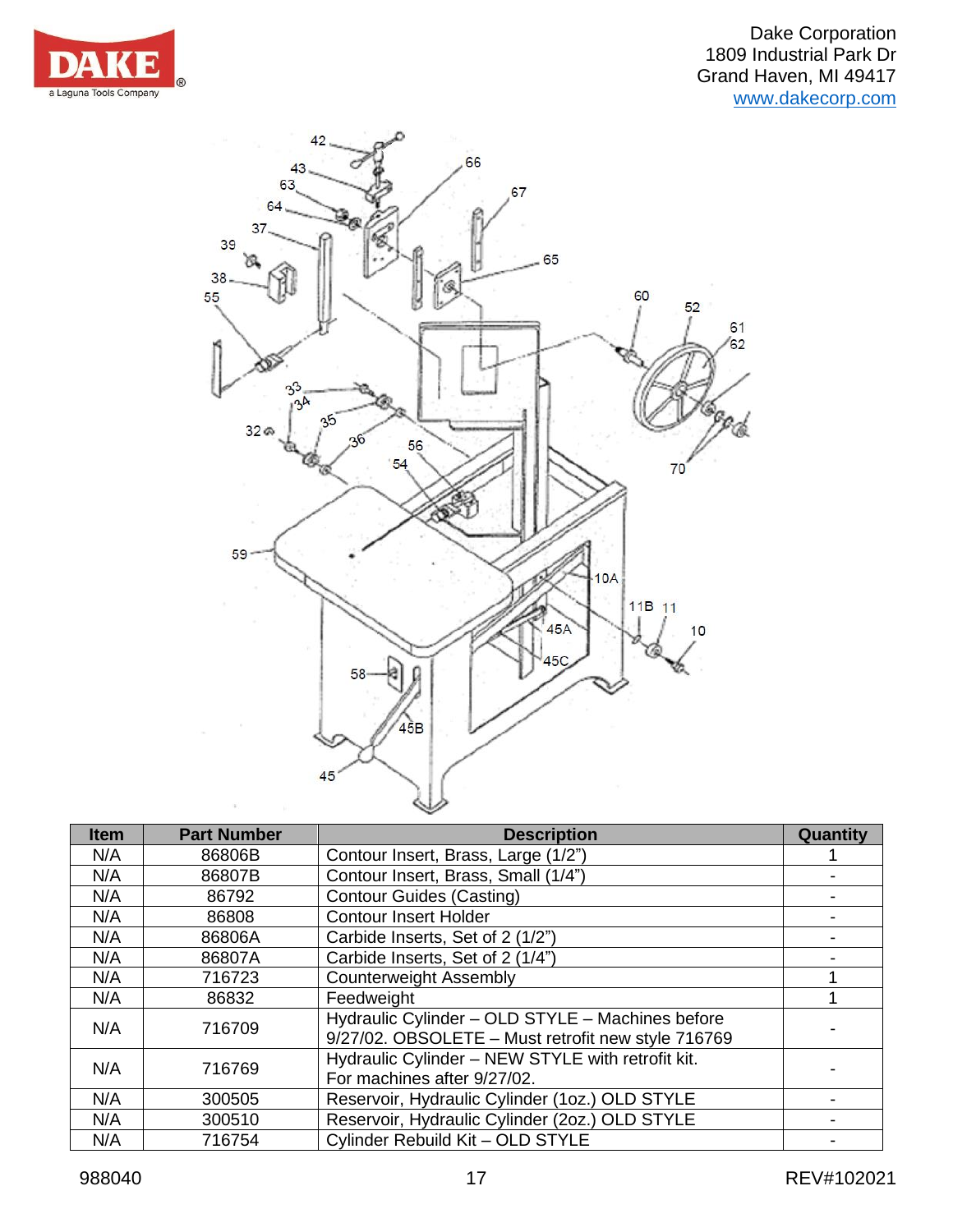

| N/A        | 300598   | Shoulder Bolt, Hydraulic Cylinder                    |                         |
|------------|----------|------------------------------------------------------|-------------------------|
| N/A        | 86836    | <b>Eccentric Roller Gravity Feed</b>                 | $\overline{2}$          |
| 10         | 86816    | <b>Stud Flat Track</b>                               | 1                       |
| 10A        | 86852    | <b>Flat Track Rail</b>                               | 1                       |
| 11         | 300471   | Bearing Flat Track W204                              | 1                       |
| <b>11A</b> | 86839    | Flat Track Roller Spacer                             |                         |
| 32         | 300477   | E-Clip                                               | 1                       |
| 33         | 86837    | <b>Stud Lever Weight</b>                             | 1                       |
| 34         | 86819    | <b>Stud Grooved Roller</b>                           | 1                       |
| 35         | 716706   | Roller with Groove & Bearing                         | 1                       |
| 36         | 86838    | Spacer Gravity Feed (3/8)                            | $\overline{2}$          |
| 37         | 86815    | Guide Support Bar - STD                              |                         |
| 37         | 86817    | Guide Support Bar - SXC, XC (Current)                | 1                       |
| 38         | 86810    | <b>Guide Bar Holder</b>                              | 1                       |
| 39         | 300832   | Guide Bar Lock Knob                                  | $\overline{2}$          |
| 40         | 86813    | <b>Swivel Guide Bar Support</b>                      | 1                       |
| 42         | 716716   | <b>Tension Handle Assembly</b>                       | 1                       |
| 43         | 86827    | <b>Pillow Block</b>                                  | 1                       |
| 44         | 86828    | <b>Tension Handle Body</b>                           | 1                       |
| 44A        | 43634    | <b>Tension Handle Washer</b>                         | 1                       |
| 44B        | 10117-00 | <b>Tension Screw</b>                                 | 1                       |
| 45         | 300450   | <b>Return Handle Knob</b>                            | 1                       |
| 45A        | 86841    | <b>Return Handle Link</b>                            | 1                       |
| 45B        | 86782    | <b>Return Handle</b>                                 | 1                       |
| 45C        | 43777    | Return Handle Shoulder Bolt (1/2 x 1/2)              | 3                       |
| 45D        | 24565    | Return Handle Axle Bolt (1/2-13 x 3" SHCS)           |                         |
| 45E        | 86839    | Return Handle Spacer (1/4)                           | $\overline{2}$          |
| N/A        | 86798    | <b>Motor Mounting Axle</b>                           | 1                       |
| N/A        | 86800    | <b>Motor Mounting Block</b>                          | $\overline{2}$          |
| 52         | 300459   | Band, Blade Wheel                                    | $\overline{2}$          |
| 53         | 10025-01 | <b>Roll Guide Bearing</b>                            | $\overline{\mathbf{4}}$ |
| 54         | 87087    | Roll Guide (1")                                      |                         |
| 54         | 86809    | Roll Guide (3/4")                                    | $\overline{\mathbf{4}}$ |
| 54A        |          | Upper/Lower Roll Guide Assembly                      |                         |
|            | 716717   | (Includes items 53, 54 $(3/4)$ , 55, 56A, and screw) | 1                       |
| 55         | 86811    | <b>Guide Roller Holder</b>                           | $\overline{2}$          |
| 56         | 86805    | <b>Guide Roller Pillow Block</b>                     | 1                       |
| 56A        | 86814    | <b>Eccentric Lower Guide</b>                         | $\overline{2}$          |
| 56B        | 86812    | Pin, Lower Guide Rolls                               |                         |
| 57         | 86791    | <b>Frame Stop</b>                                    | 1                       |
| 58         | 300832   | <b>Stop Weight Knob</b>                              | 1                       |
| 59         | 86796    | <b>Work Table</b>                                    | 1                       |
| 60         | 86803    | Axle, Upper/Lower Wheel                              | $\overline{2}$          |
| 62         | 86795    | <b>Blade Wheel</b>                                   | $\overline{2}$          |
| 63         | 78650    | Washer                                               | $\overline{2}$          |
| 64         | 300651   | <b>Nut</b>                                           | $\overline{2}$          |
| 65         | 300693   | Wheel Bearing (6205)                                 | $\overline{\mathbf{4}}$ |
| 66         | 86824    | <b>Wheel Slide</b>                                   | 1                       |
| 67         | 86826    | Rail, Wheel Slide                                    | $\overline{c}$          |
| 68         | 86825    | <b>Wheel Slide Adjustment</b>                        | 1                       |